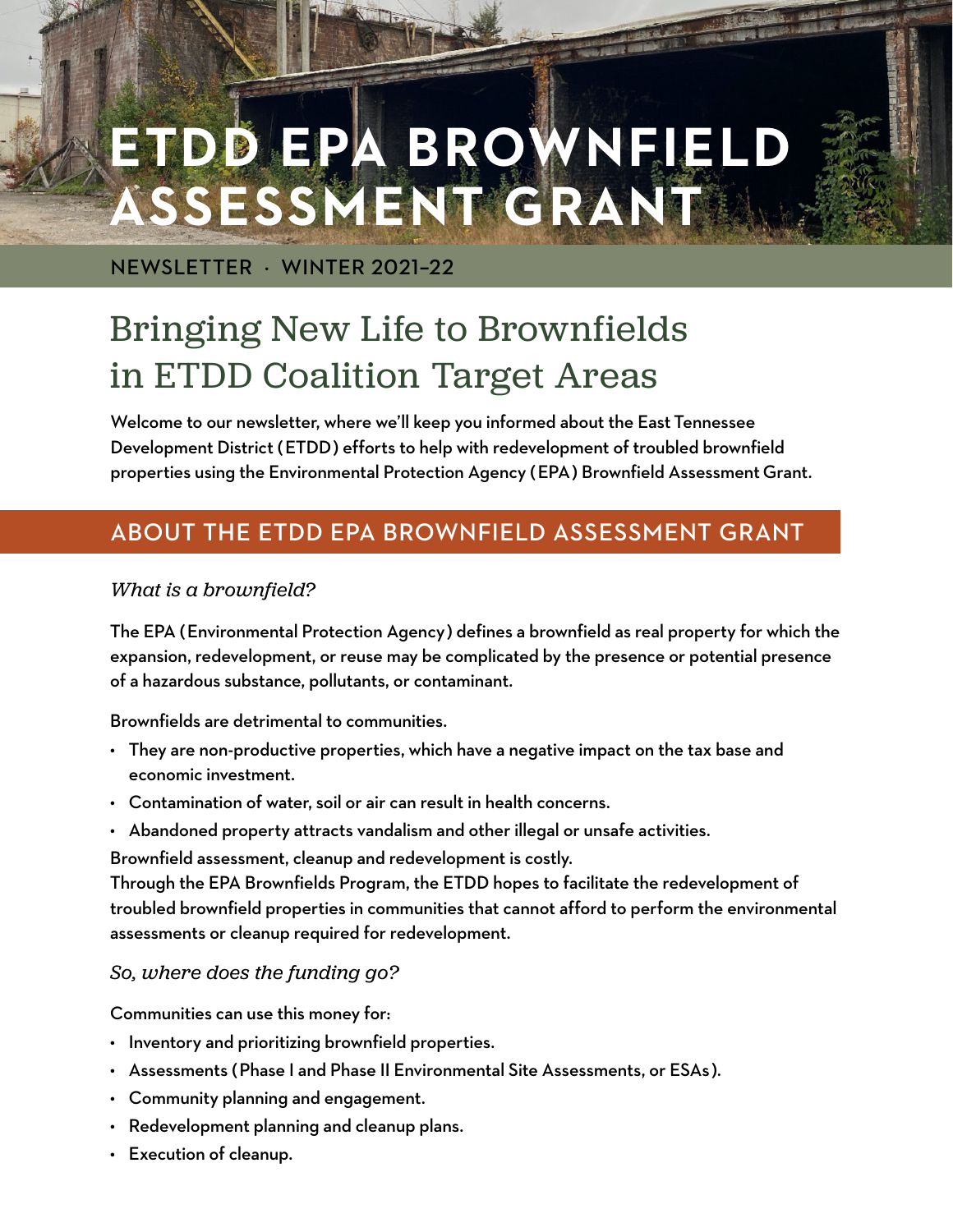ETDD was awarded \$600,000 for the 2021 Brownfield Coalition Assessment Grant.

From October 1, 2021 through September 30, 2024, ETDD is focusing on these coalition members and target areas/sites:

- Morristown/Former Roy Widener site
- Roane County/Roane State Highway
- Rocky Top/Norris Freeway sites
- Scott County/Armstrong Property

### GETTING STARTED

Since receiving the Cooperative Agreement (CA) for the Brownfields Assessment Grant from the EPA, the ETDD has accomplished several project management tasks:

- Established agreement with the EPA for their Grant Work Plan in August 2021, and immediately began planning activities ready to start when grant funding was available on October 1, 2021.
- Awarded contract for Environmental Consultant Services to S&ME, Inc. on September 20, 2021.
- Awarded contract to Robin Easter Design, a woman-owned small business providing communications services, on December 15, 2021.

ETDD started community engagement, brownfield inventory and site assessment activities:

- Conducted a kickoff meeting with Scott County on October 6, 2021.
- Participated in a monthly status meeting for the Armstrong Property in Scott County with TNECD, and the Scott County Industrial Development Board.
- Conducted a kickoff meeting with Roane County on November 16, 2021.
- Initiated the preparation of the Community Involvement Plan.
- Completed the Asbestos-Containing Material (ACM) visual reconnaissance survey for the Armstrong Property.
- Initiated the Phase I ESA for the Armstrong Property.

## REJUVENATING THE ARMSTRONG PROPERTY

Redevelopment efforts have begun on the former parquet flooring manufacturing complex in Scott County. In a collaborative effort to redevelop this 100-acre site, the ETDD, Scott County Industrial Development Board (IDB), Tennessee Department of Economic and Community Development (TNECD), and the Tennessee Department of Environment and Conservation (TDEC) have come together to assess the brownfield status of the Armstrong Property.